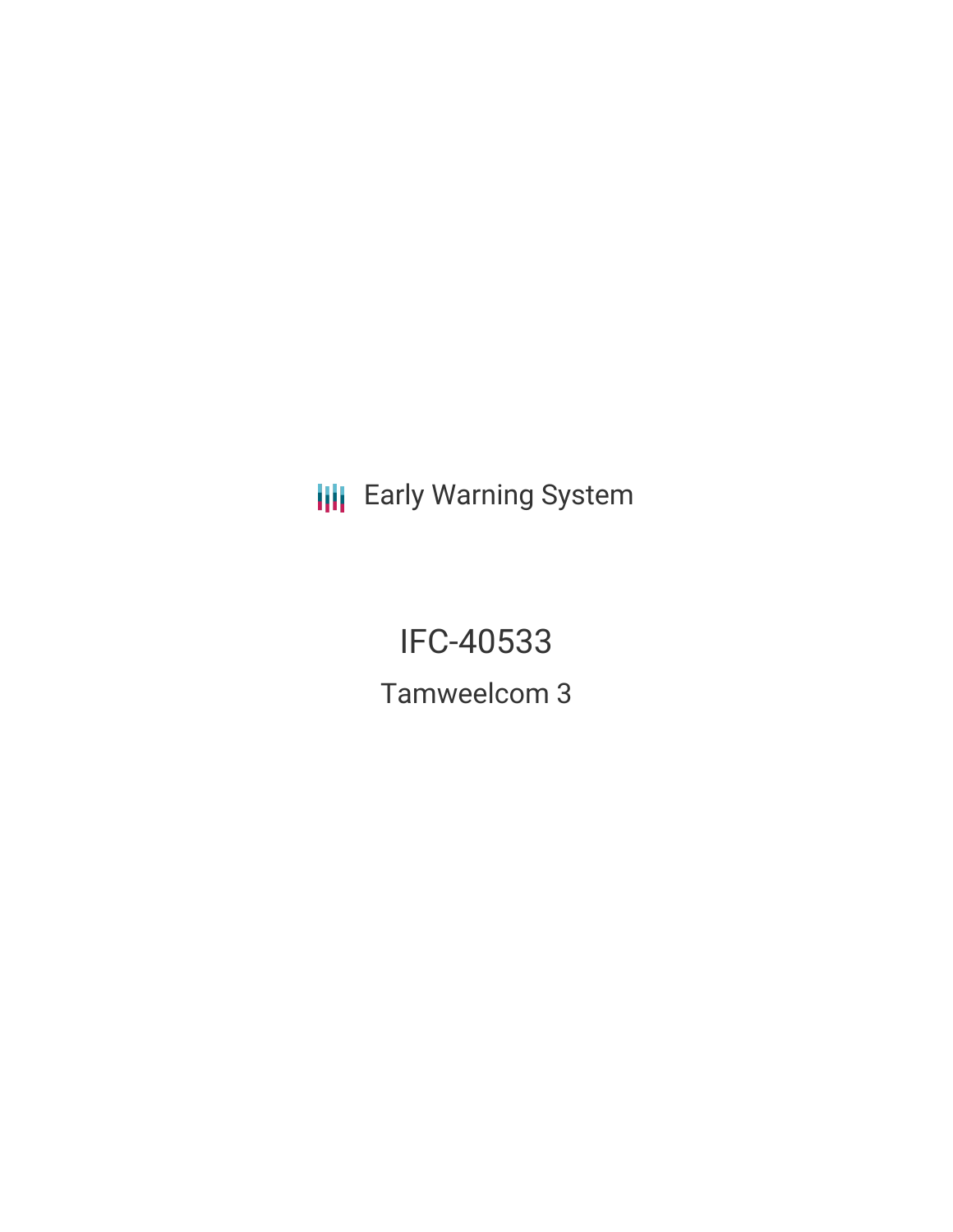## **Quick Facts**

朋

| <b>Countries</b>               | Jordan                                  |
|--------------------------------|-----------------------------------------|
| <b>Financial Institutions</b>  | International Finance Corporation (IFC) |
| <b>Status</b>                  | Proposed                                |
| <b>Bank Risk Rating</b>        | FI                                      |
| <b>Voting Date</b>             | 2018-03-01                              |
| <b>Borrower</b>                | THE JORDAN MICRO CREDIT COMPANY         |
| <b>Sectors</b>                 | Finance                                 |
| <b>Investment Type(s)</b>      | Loan                                    |
| <b>Investment Amount (USD)</b> | \$10.00 million                         |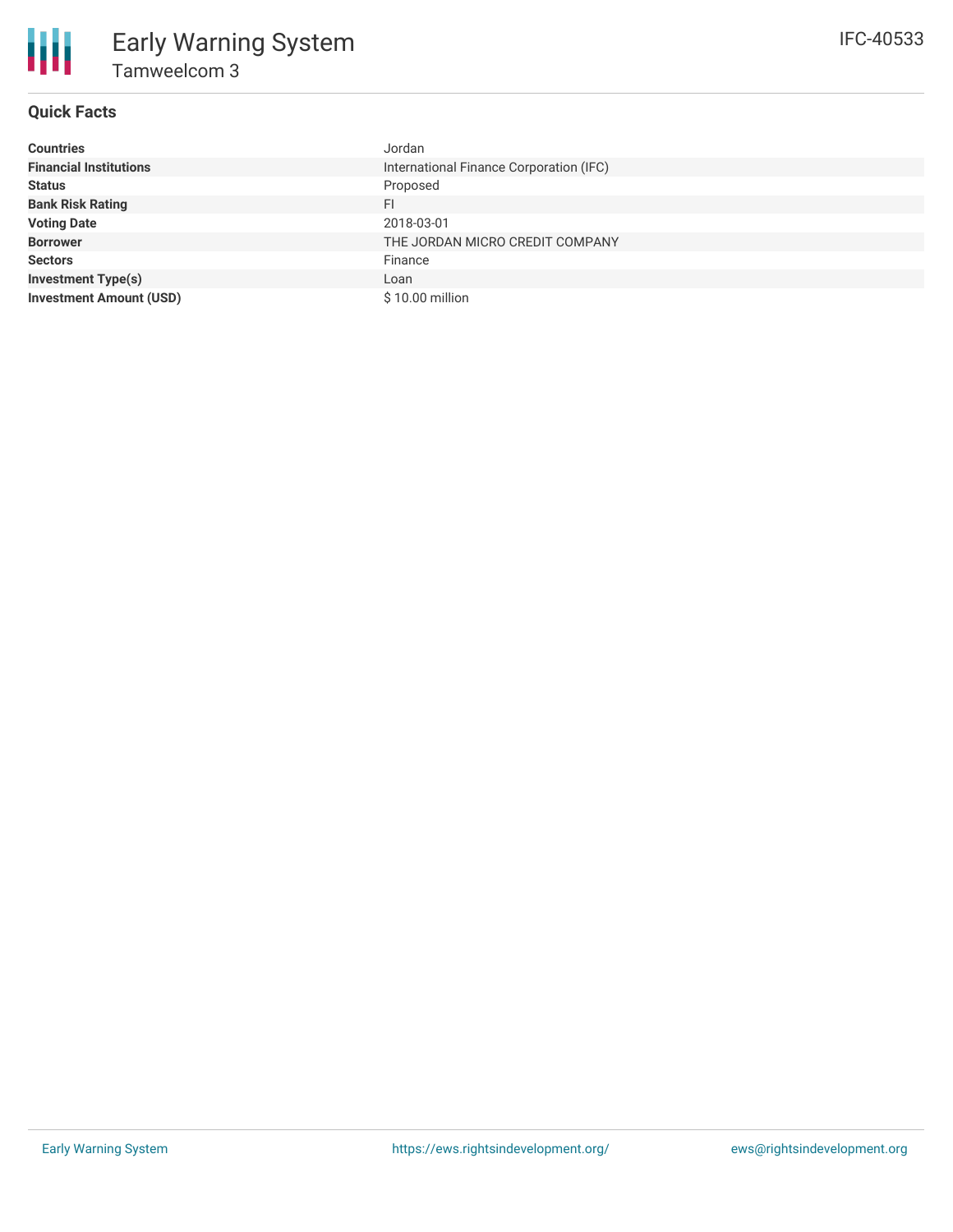

# **Project Description**

This project provides financing to the Jordan Micro Credit Company, or Tamweelcom, to support increases in lending to individual entrepreneurs, micro, and very small enterprises in Jordan.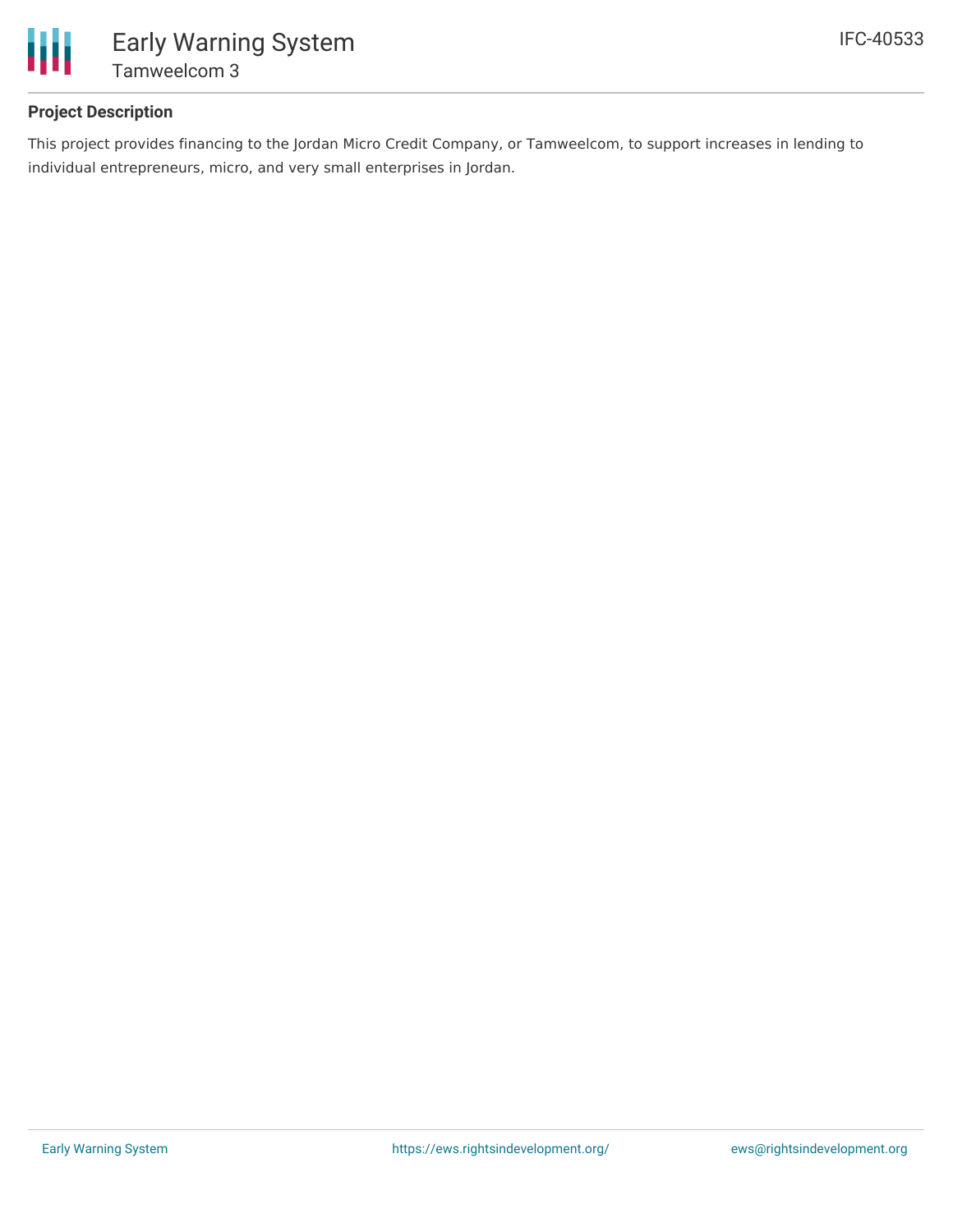### **Investment Description**

• International Finance Corporation (IFC)

The Project consists of a Jordanian Dinar-linked senior loan of up to USD 10 million for IFC's own account.

### **Financial Intermediary**

Financial Intermediary: A commercial bank or financial institution that receives funds from a development bank. A financial intermediary then lends these funds to their clients (private actors) in the form of loans, bonds, guarantees and equity shares. Financial intermediaries include insurance, pension and equity funds. The direct financial relationship is between the development bank and the financial intermediary.

Jordan Micro Credit [Company](file:///actor/306/) (Financial Intermediary)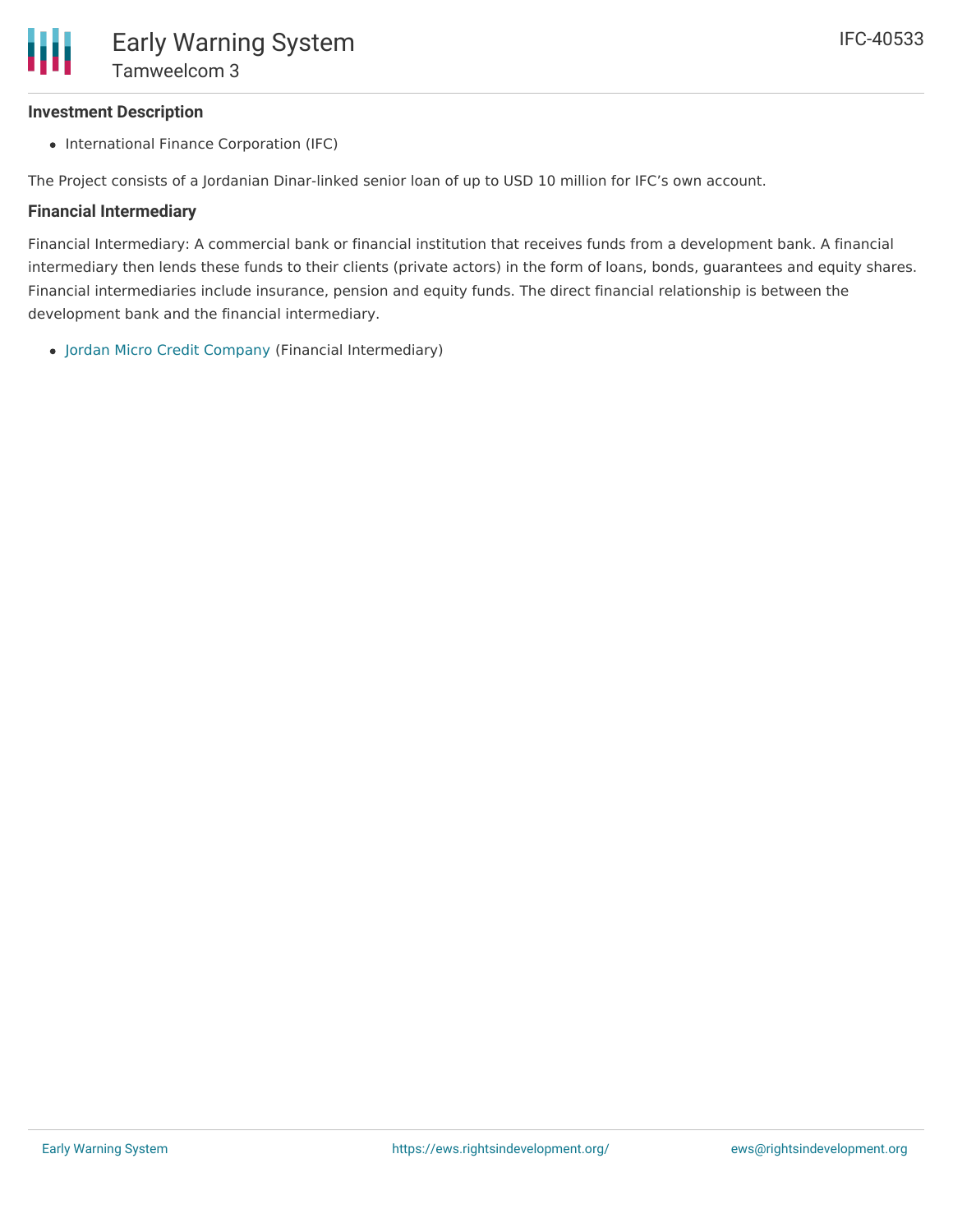

## **Private Actors Description**

Jordan Micro Credit Company, one of the largest MFIs in Jordan, was established in 1999 and is owned by Noor Al-Hussein / Kind Hussein Foundation, a non-profit, non-governmental organization. It employs 495 people and serves over 85,000 borrowers, about 86% of which are women, by offering individual and group loans through a network of 34 physical branches and 2 mobile branches spread across urban and semi-rural areas throughout Jordan.